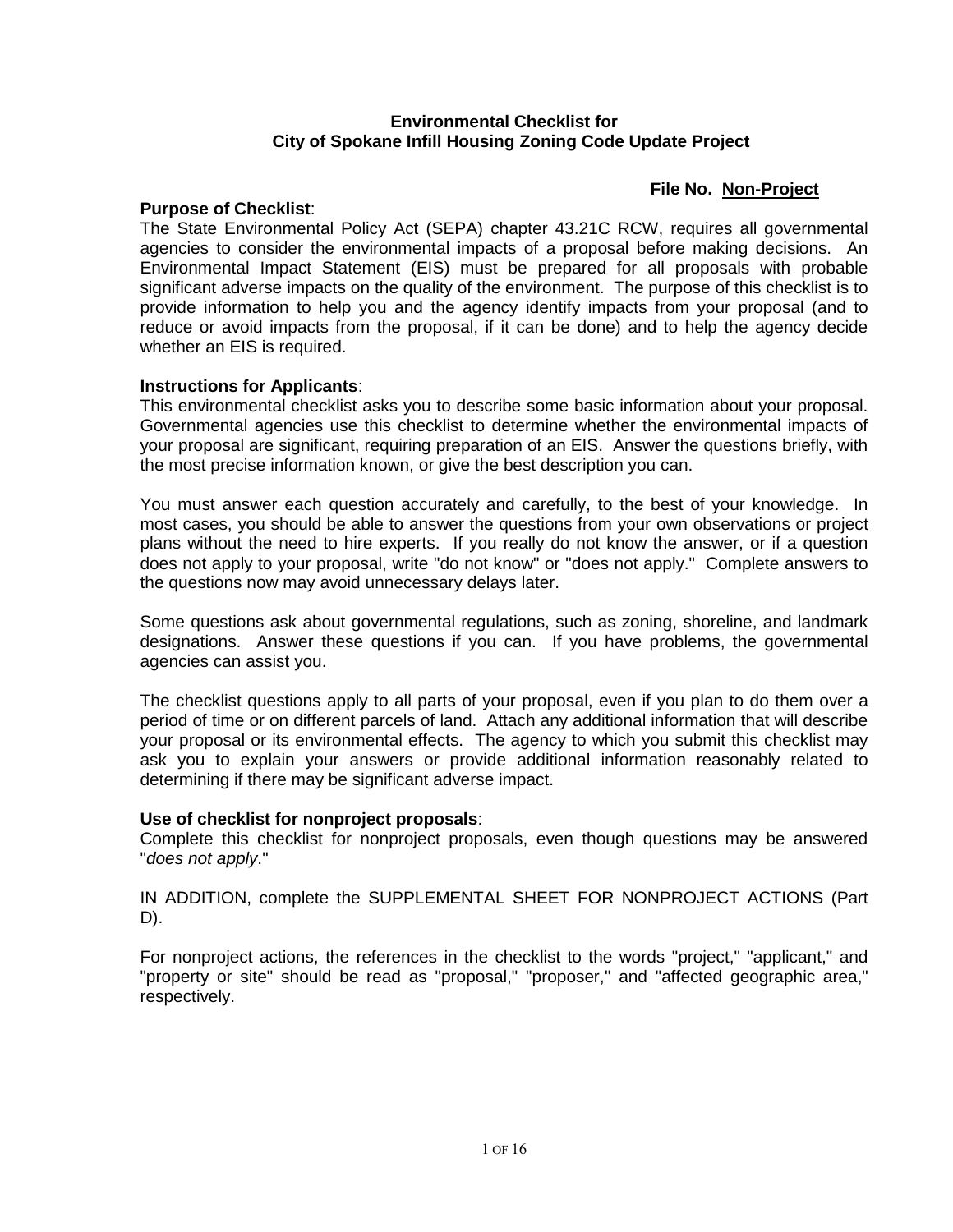# **A. BACKGROUND**

- 1. Name of proposed project, if applicable: City of Spokane Infill Housing Zoning Code Update Project
- 2. Name of applicant: City of Spokane
- 3. Address and phone number of applicant or contact person: 3<sup>rd</sup> Floor, Spokane City Hall, 808 West Spokane Falls Boulevard, Spokane, WA 99201-3329, (509) 625-6300.
- 4. Date checklist prepared: April 5, 2012
- 5. Agency requesting checklist: City of Spokane Planning Services Department
- 6. Proposed timing or schedule (including phasing, if applicable): A Plan Commission hearing on this proposal will be held on April 25, 2012. Then the Plan Commission will make a recommendation to the City Council. Then the updates must be approved by City Council and signed by the Mayor if they are to be adopted.
- 7. a. Do you have any plans for future additions, expansion, or further activity related to or connected with this proposal? If yes, explain. Yes, it is anticipated that the zoning code and other development regulations will be evaluated and updated as appropriate to adjust for changing technology, trends and needs of the community.
	- b. Do you own or have options on land nearby or adjacent to this proposal? If yes, explain. Not applicable, non-project action.
- 8. List any environmental information you know about that has been prepared, or will be prepared, directly related to this proposal. A draft and final EIS were prepared for the City of Spokane Comprehensive Plan adopted in 2001. Environmental checklists have been prepared for each amendment to the Spokane Municipal Code as they have occurred following adoption of the Comprehensive Plan.
- 9. Do you know whether applications are pending for governmental approvals of other proposals directly affecting the property covered by your proposal? If yes, explain. None.
- 10. List any government approvals or permits that will be needed for your proposal, if known.

The proposed development standards require approval of the Spokane City Council and Mayor.

11. Give brief, complete description of your proposal, including the proposed uses and the size of the project and site. There are several questions later in this checklist that ask you to describe certain aspects of your proposal. You do not need to repeat those answers on this page. Amendments to the Spokane Municipal Code (SMC) are proposed related to improving options for the development of infill housing including Chapter 17C.110 Residential Zones; 17A.020 Definitions; 17C.200 Site Planting Standards, 17G.070 Planned Unit Developments; 17G.060.170 PUD and Plans in lieu;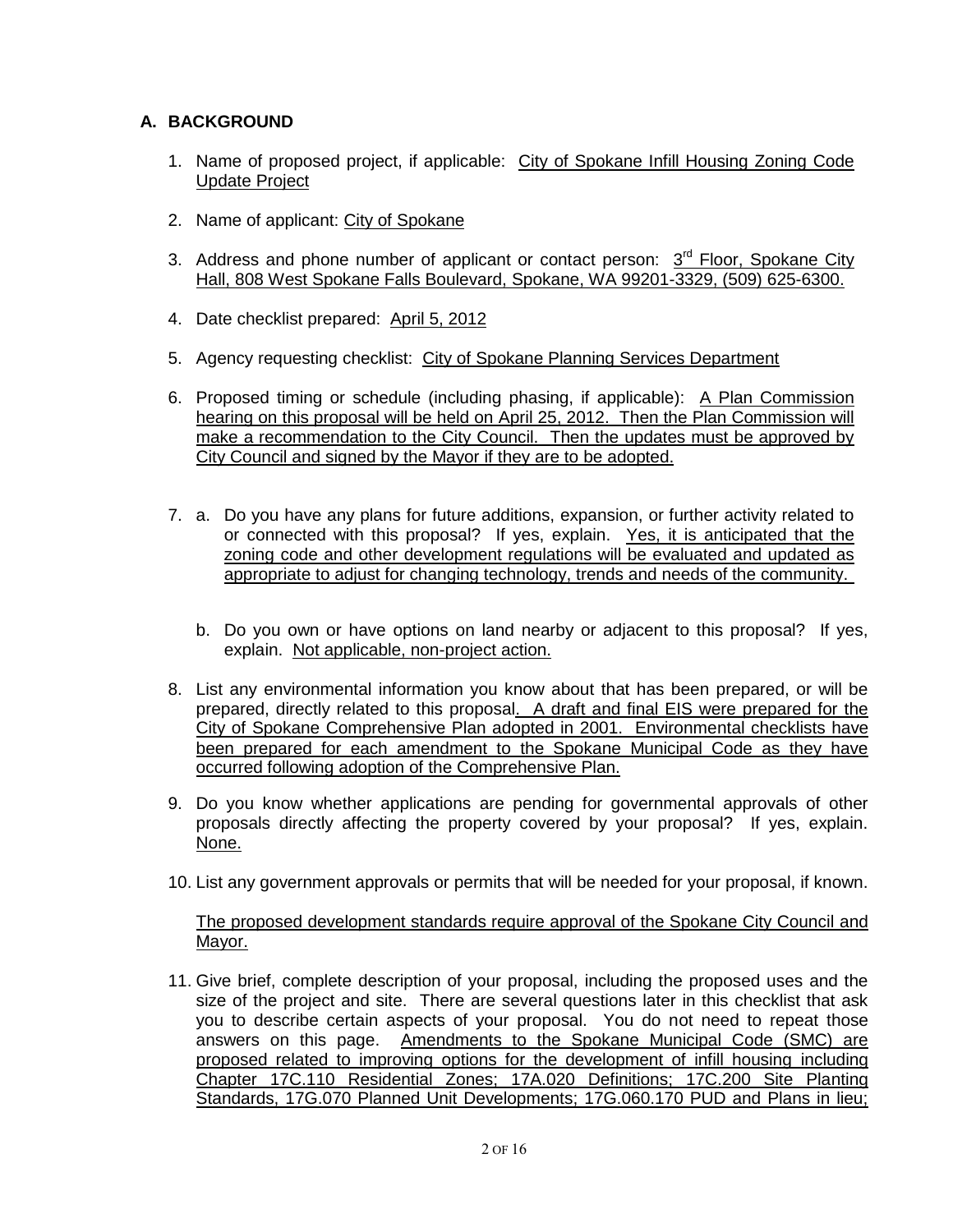and adding a new chapter to the SMC, Chapter 17C.110.360 Pocket Residential Development. An amendment to SMC 17H.010.090 Private Streets is included as an associated amendment in the Pocket Residential Development proposal.

- 12. Location of the proposal. Give sufficient information to a person to understand the precise location of your proposed project, including a street address, if any, and section, township and range, if known. If a proposal would occur over a range of area, provide the range or boundaries of the site(s). Provide a legal description, site plan, vicinity map, and topographic map, if reasonably available. While you should submit any plans required by the agency, you are not required to duplicate maps or detailed plans submitted with any permit application related to this checklist. City of Spokane
- 13. Does the proposed action lie within the Aquifer Sensitive Area (ASA)? The General Sewer Service Area? The Priority Sewer Service Area? The City of Spokane? (See: Spokane County's ASA Overlay Zone Atlas for boundaries.) Yes, all of the above.
- 14. The following questions supplement Part A.
	- a. Critical Aquifer Recharge Area (CARA) / Aquifer Sensitive Area (ASA)
	- (1) Describe any systems, other than those designed for the disposal of sanitary waste, installed for the purpose of discharging fluids below the ground surface (includes systems such as those for the disposal of stormwater or drainage from floor drains). Describe the type of system, the amount of material to be disposed of through the system and the types of material likely to be disposed of (including materials which may enter the system inadvertently through spills or as a result of firefighting activities). Not applicable, this is a non-project action. Systems designed for stormwater

disposal would be included in new development projects. These are reviewed on a project basis and mitigated as required under SMC Section 17D.060.

- (2) Will any chemicals (especially organic solvents or petroleum fuels) be stored in aboveground or underground storage tanks? If so, what types and quantities of material will be stored? Not applicable, this is a non-project action.
- (3) What protective measures will be taken to insure that leaks or spills of any chemicals stored or used on site will not be allowed to percolate to groundwater. This includes measures to keep chemicals out of disposal systems. Not applicable, this is a non-project action.
- (4) Will any chemicals be stored, handled or used on the site in a location where a spill or leak will drain to surface or groundwater or to a stormwater disposal system discharging to surface or groundwater? Not applicable, this is a non-project action.
- b. Stormwater
- (1) What are the depths on the site to groundwater and to bedrock (if known)? The depth to groundwater will likely be between 28 feet and 248 feet, depending on location in the City of Spokane.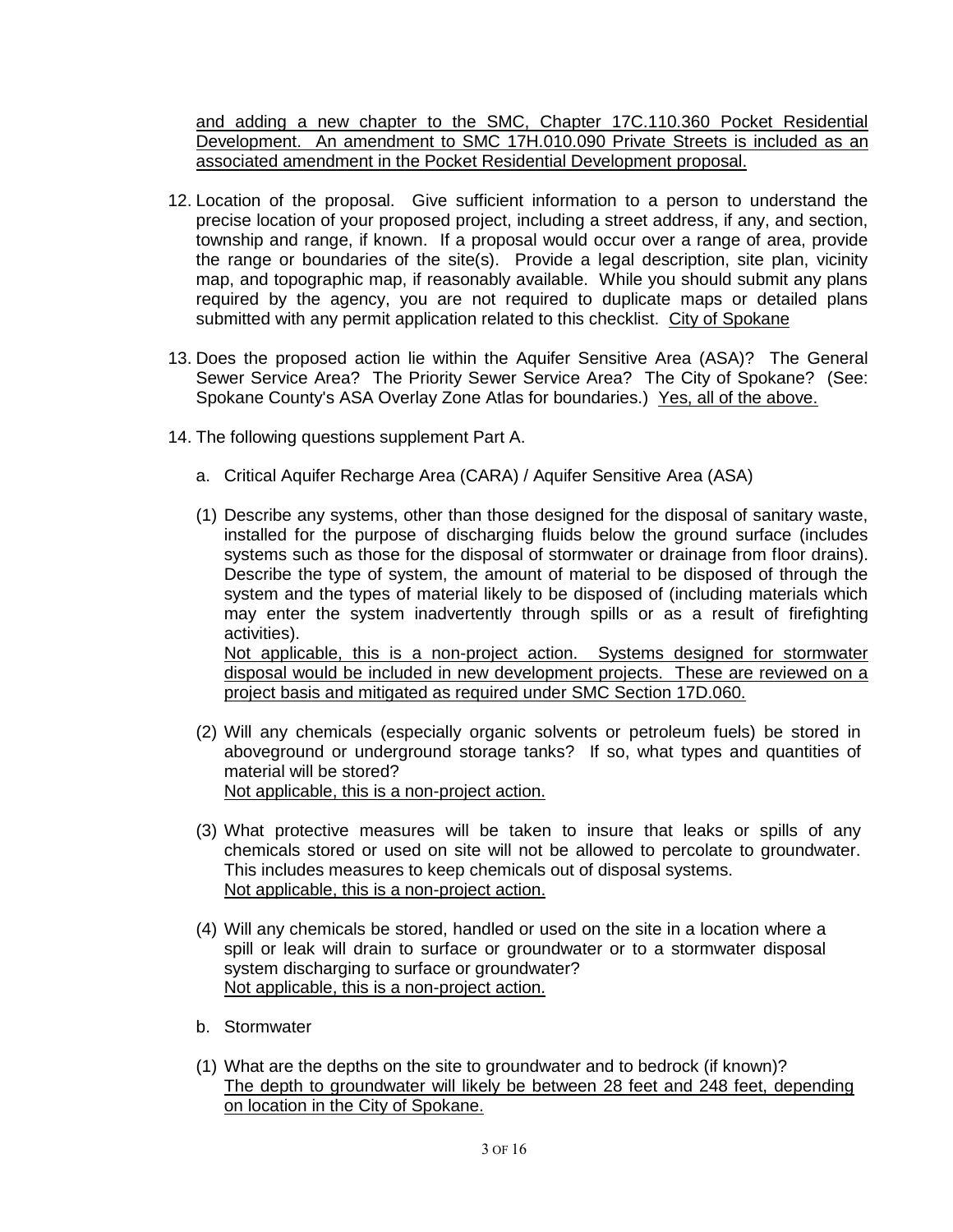(2) Will stormwater be discharged into the ground? If so, describe any potential impacts? Not applicable, this is a non-project action.

#### *TO BE COMPLETED BY APPLICANT*

#### **B. ENVIRONMENTAL ELEMENTS**

#### **1. Earth**

- a. General description of the site (circle one): *flat, rolling, hilly, steep slopes, mountains, other*: The City of Spokane contains flat, rolling, hilly and steep slope areas. The slopes range from 0 to excess of 100 percent.
- b. What is the steepest slope on the site (approximate percent slope)? The steepest slopes in the City of Spokane are approximately 100 percent; please see the Steep Slopes and Geological Hazard Areas maps of the City of Spokane.
- c. What general types of soils are found on the site (for example, clay, sand, gravel, peat, muck)? If you know the classification of agricultural soils, specify them and note any prime farmland. Please see the "Soil Survey, Spokane County Washington, 1968" for a list of soil classifications in the City of Spokane.
- d. Are there surface indications or history of unstable soils in the immediate vicinity? If so, describe. Yes, there are areas of unstable soils in the City of Spokane. Please reference the Geological Hazard Area maps of the City of Spokane.
- e. Describe the purpose, type, and approximate quantities of any filling or grading proposed. Indicate source of fill: There are no fills or grading proposed directly related to this proposal, this is a nonproject action.

Evaluation for Agency Use Only

- f. Could erosion occur as a result of clearing, construction, or use? If so, generally describe. There should not be any erosion directly related to this proposal, as this is a non-project action. Impacts would be project based and would be evaluated on a project-byproject basis.
- g. About what percent of the site will be covered with impervious surfaces after project construction (for example, asphalt or buildings)? Not applicable, this is a non-project action.
- h. Proposed measures to reduce or control erosion or other impacts to the earth, if any: The provisions of Spokane Municipal Code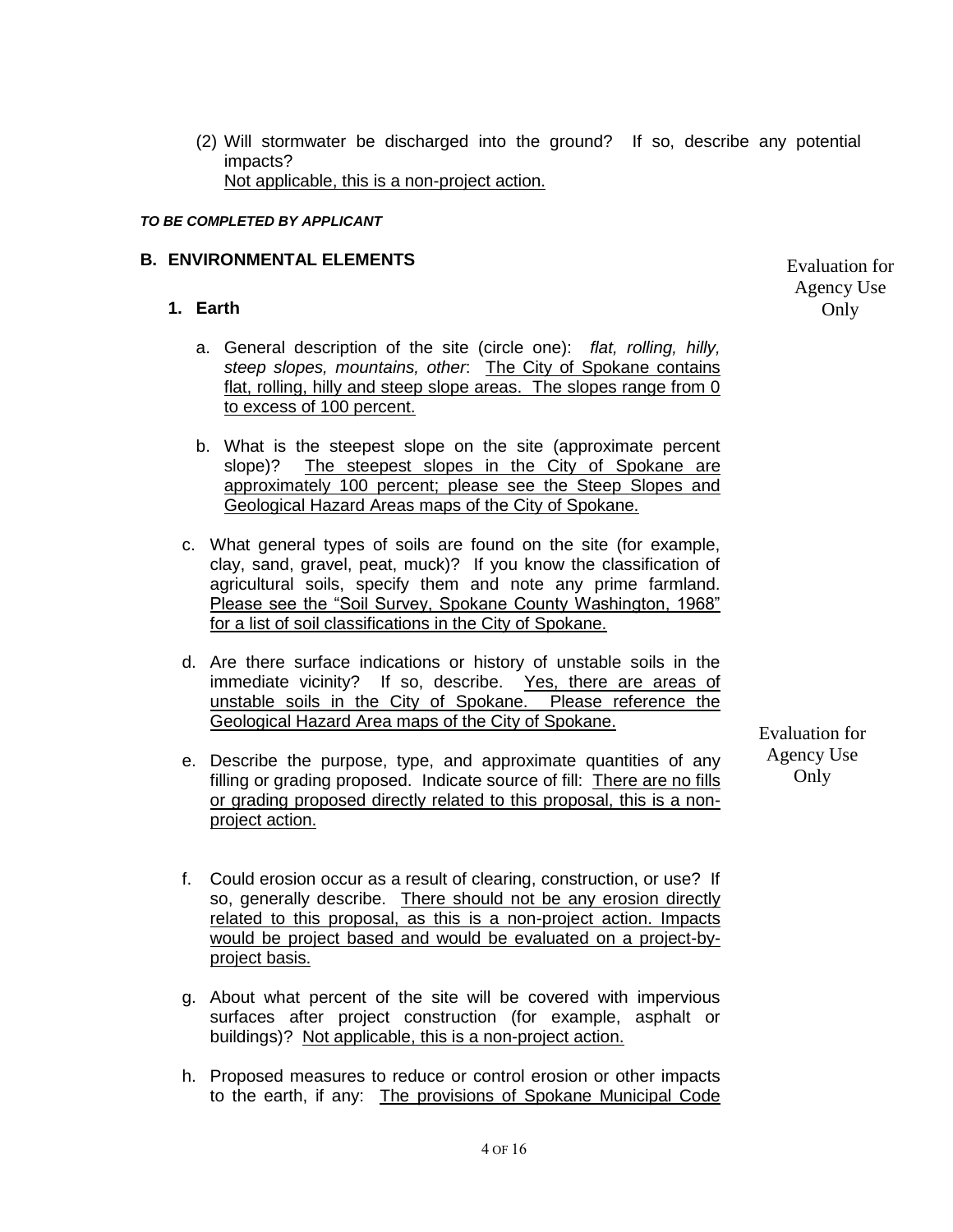require erosion control methods during and post construction. In addition, the provisions of SMC 17E.040 regulate development in Geologically Hazardous Areas.

# **2. Air**

- a. What type of emissions to the air would result from the proposal (i.e., dust, automobile, odors, industrial, wood smoke) during construction and when the project is completed? If any, generally describe and give approximate quantities if known. Development permitted by the zoning code will generate emissions to the air. Impacts will be evaluated as projects are proposed.
- b. Are there any off-site sources of emissions or odor that may affect your proposal? If so, generally describe. No, this is a non-project action.
- c. Proposed measures to reduce or control emissions or other impacts to air, if any: This specific proposal contains no provisions to reduce or control emissions.

Evaluation for Agency Use **Only** 

# **3. Water**

- a. SURFACE:
- (1) Is there any surface water body on or in the immediate vicinity of the site (including year-round and seasonal streams, saltwater, lakes, ponds, wetlands)? If yes, describe type and provide names. If appropriate, state what stream or river it flows into. Yes, the Spokane River and Latah Creek are located in the City of Spokane. In addition, numerous seasonal streams are located in the City. There are also a number of ponds and wetlands in the City. Please see the maps of the DNR typed streams and Wetlands from the National Wetland Inventory at the City of Spokane for their locations.
- (2) Will the project require any work over, in, or adjacent to (within 200 feet) the described waters? If yes, please describe and attach available plans. No. Residential projects will be reviewed in accordance with the Shoreline Master Program (SMP) and shoreline regulations of the SMC.
- (3) Estimate the amount of fill and dredge material that would be placed in or removed from the surface water or wetlands and indicate the area of the site that would be affected. Indicate the source of fill material. There is no fill or dredge material that is proposed to be placed or removed in relation to this proposal, this is a non-project action.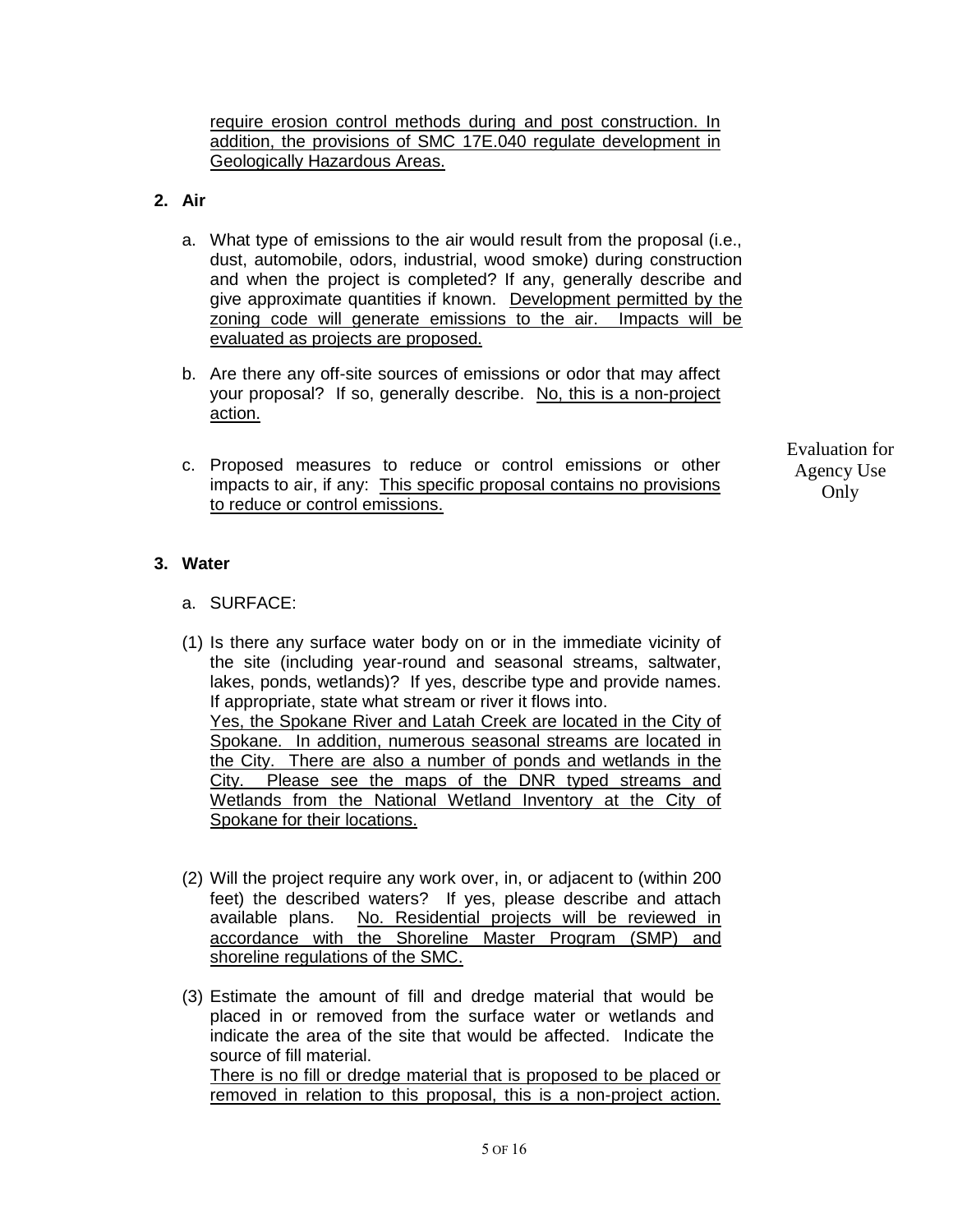The development standards of the Shorelines Master Program (SMP) and the Title 17E.070 (wetlands) of the SMC regulate the filling and dredging of surface water and wetlands.

- (4) Will the proposal require surface water withdrawals or diversions? Give general description, purpose, and approximate quantities if known. No, this proposal will not require surface water withdrawals or diversions. This is a non-project action.
- (5) Does the proposal lie within a 100-year floodplain? \_Yes, portions of the city lie with the 100-year floodplain. If so, note location on the site plan. Please see the FEMA (Federal Emergency Management Agency) Floodplain maps for a complete listing of sites within the 100-year floodplain.

- (6) Does the proposal involve any discharge of waste materials to surface waters? If so, describe the type of waste and anticipated volume of discharge. No, this proposal does not involve any discharge of water materials to surface waters. This is a non-project action.
- b. GROUND:
- (1) Will groundwater be withdrawn, or will water be discharged to groundwater? Give general description, purpose, and approximate quantities if known. No, groundwater will not be withdrawn or discharged as a result of this proposal. This is a non-project action.
- (2) Describe waste material that will be discharged into the ground from septic tanks or other sanitary waste treatment facility. Describe the general size of the system, the number of houses to be served (if applicable) or the number of persons the system(s) are expected to serve. Not applicable, this is a non-project action.
- c. WATER RUNOFF (INCLUDING STORMWATER):
- (1) Describe the source of runoff (including stormwater) and method of collection and disposal if any (include quantities, if known). Where will this water flow? Will this water flow into other waters? If so, describe. Not applicable, this is a non-project action.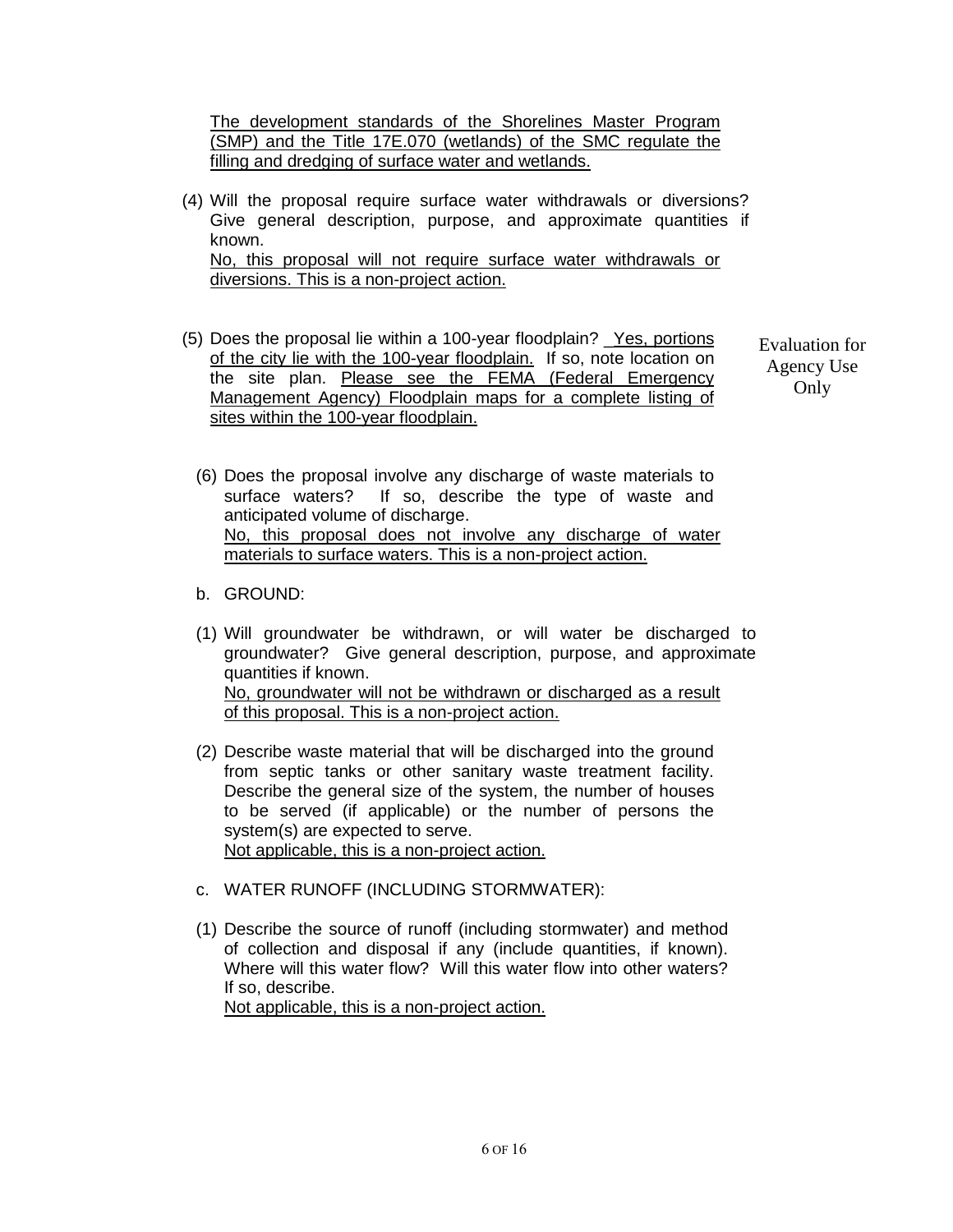- (2) Could waste materials enter ground or surface waters? If so, generally describe. Not applicable, this is a non-project action.
- d. PROPOSED MEASURES to reduce or control surface, ground, and runoff water impacts, if any. The provisions of SMC 17D.060 Stormwater Facilities regulates stormwater and requires appropriate on-site storage and disposal. New development is reviewed under these regulations and required to build appropriate stormwater facilities.

# **4. Plants**

a. Check or circle type of vegetation found on the site:

Evaluation for Agency Use Only

- X \_\_\_\_\_\_\_\_\_ Deciduous tree: *alder, maple, aspen, other*.
- X \_\_\_\_\_\_\_\_\_ Evergreen tree: *fir, cedar, pine, other.*
- $X$ <sub>\_\_\_\_\_\_\_\_\_\_</sub> Shrubs
- X \_\_\_\_\_\_\_\_\_ Grass
- $X$ <sub>\_\_\_\_\_\_\_\_\_\_\_</sub> Pasture
- X \_\_\_\_\_\_\_\_\_ Crop or grain
- X \_\_\_\_\_\_\_\_ Wet soil plants, *cattail, buttercup, bullrush, skunk cabbage, other*.
- X \_\_\_\_\_\_\_\_\_ Water plants: *water lilly, eelgrass, milfoil, other*.
- \_\_\_\_\_\_\_\_\_\_ Other types of vegetation.
- b. What kind and amount of vegetation will be removed or altered? No vegetation is proposed to be removed or altered as part of this proposal, this is a non-project action.
- c. List threatened or endangered species known to be on or near the site. Not-applicable, this is a non-project action.
- d. Proposed landscaping, use of native plants, or other measures to preserve or enhance vegetation on the site, if any: Not-applicable, this is a non-project action.

# **5. Animals**

a. Circle any birds and animals which have been observed on or near the site are known to be on or near the site: Not-applicable, this is a non-project action.

| birds: hawk, heron, eagle, songbirds, other.          |  |  |  |
|-------------------------------------------------------|--|--|--|
| mammals: deer, bear, elk, beaver, other.              |  |  |  |
| fish: bass, salmon, trout, herring, shellfish, other. |  |  |  |
| other:                                                |  |  |  |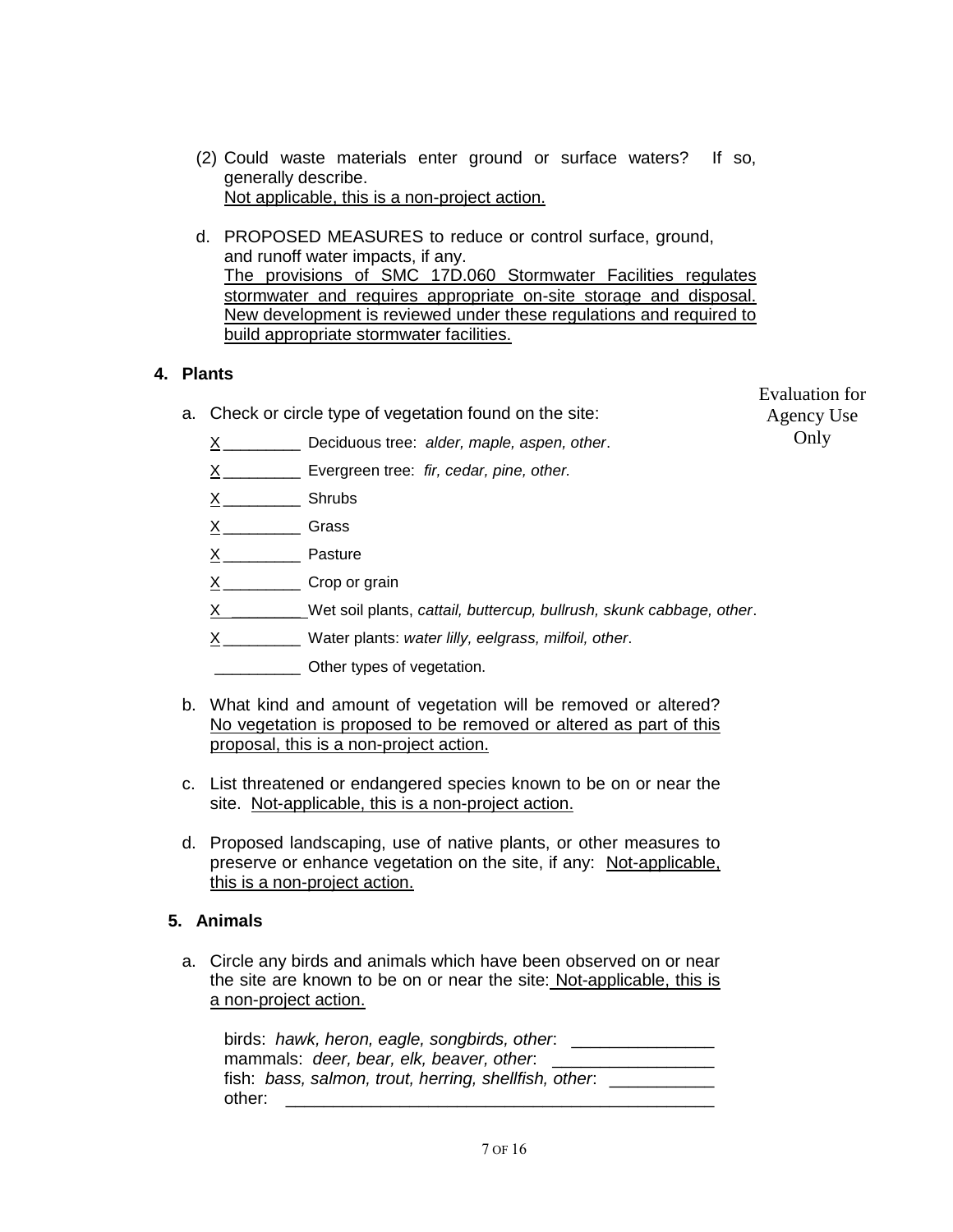- b. List any threatened or endangered species known to be on or near the site. Not-applicable, this is a non-project action.
- c. Is the site part of a migration route? If so, explain. Not-applicable, this is a non-project action.
- d. Proposed measures to preserve or enhance wildlife, if any: The provisions of Spokane Municipal Code Section 17E.020 Fish and Wildlife Habitat contain development standards for the protection of animals listed as threatened, endangered and priority species.

#### **6. Energy and natural resources**

- a. What kinds or energy (electric, natural gas, wood stove, solar) will be used to meet the completed project's energy needs? Describe whether it will be used for heating, manufacturing, etc. Not applicable, this is a non-project action.
- b. Would your project affect the potential use of solar energy by adjacent properties? If so, generally describe. Not applicable, this is a non-project action.
- c. What kinds of energy conservation features are included in the plans of this proposal? List other proposed measures to reduce or control energy impacts, if any: Not applicable, this is a nonproject action.

#### **7. Environmental health**

- a. Are there any environmental health hazards, including exposure to toxic chemicals, risk of fire and explosion, spill, or hazardous waste that could occur as a result of this proposal? If so, describe. No, this proposal is a non-project action and should not directly increase the risk of any of these hazards.
- (1) Describe special emergency services that might be required. Not applicable, this is a non-project action.
- (2) Proposed measures to reduce or control environmental health hazards, if any: Not applicable, this is a non-project action.

Evaluation for Agency Use Only

- b. NOISE:
- (1) What types of noise exist in the area which may affect your project (for example: traffic, equipment, operation, other)? Not applicable, this is a non-project action.
- (2) What types and levels of noise would be created by or associated with the project on a short-term or a long-term basis (for example: traffic,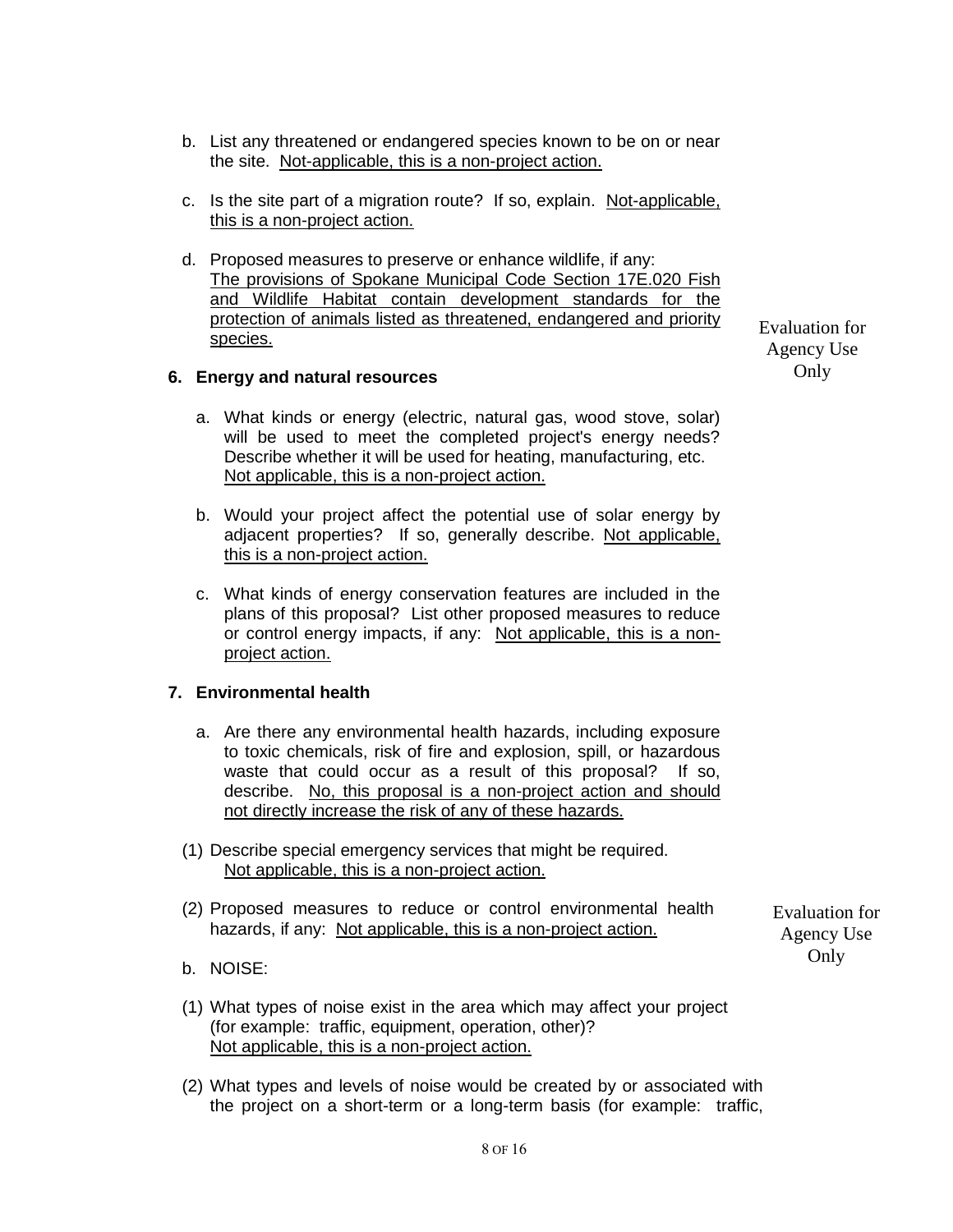construction, operation, other)? Indicate what hours noise would come from the site. Not applicable, this is a non-project action.

(3) Proposed measure to reduce or control noise impacts, if any: Not applicable, this is a non-project action.

# **8. Land and shoreline use**

- a. What is the current use of the site and adjacent properties? Not applicable, this is a non-project action.
- b. Has the site been used for agriculture? If so, describe. Not applicable, this is a non-project action.
- c. Describe any structures on the site Not applicable, this is a non-project action.
- d. Will any structures be demolished? If so, which? Not applicable, this is a non-project action.
- e. What is the current zoning classification of the site? Not applicable, this is a non-project action.
- f. What is the current comprehensive plan designation of the site? Not applicable, this is a non-project action. Evaluation for Agency Use

Only

- g. If applicable, what is the current shoreline master program designation of the site? Not applicable, this is a non-project action.
- h. Has any part of the site been classified as a critical area? If so, specify. Not applicable, this is a non-project action.
- i. Approximately how many people would reside or work in the completed project? Not applicable, this is a non-project action.
- j. Approximately how many people would the completed project displace? Not applicable, this is a non-project action.
- k. Proposed measures to avoid or reduce displacement impacts, if any: Not applicable, this is a non-project action.
- l. Proposed measures to ensure the proposal is compatible with existing and projected land uses and plans, if any: Not applicable, this is a non-project action.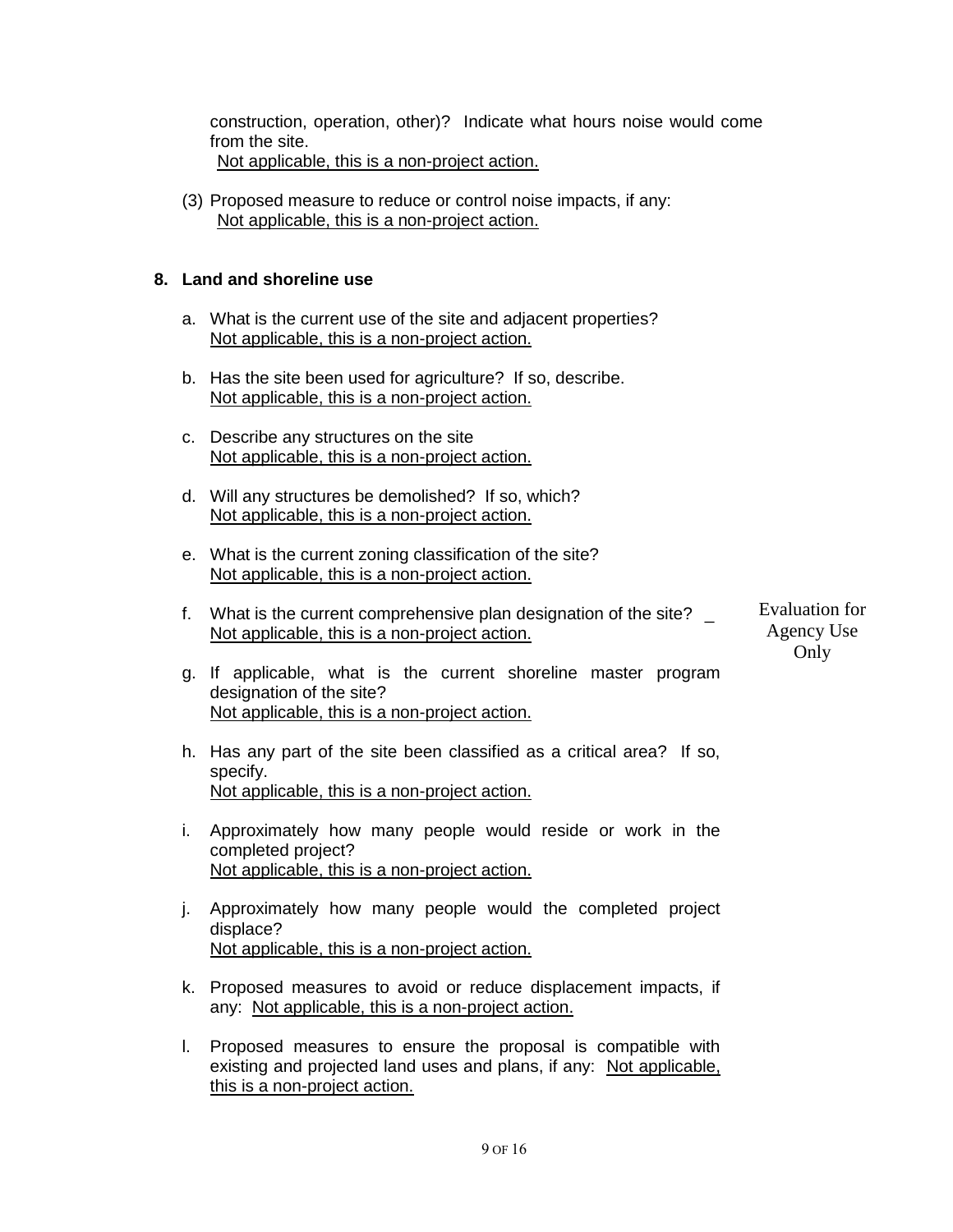# **9. Housing**

- a. Approximately how many units would be provided, if any? Indicate whether high, middle or low-income housing. Not applicable, this is a non-project action.
- b. Approximately how many units, if any, would be eliminated? Indicate whether high-, middle- or low-income housing. Not applicable, this is a non-project action.
- c. Proposed measures to reduce or control housing impacts, if any: Not applicable, this is a non-project action.

# **10. Aesthetics**

- a. What is the tallest height of any proposed structure(s), not including antennas; what is the principal exterior building material(s) proposed? Not applicable, this is a non-project action.
- b. What views in the immediate vicinity would be altered or obstructed? Not applicable, this is a non-project action.
- c. Proposed measures to reduce or control aesthetic impacts, if any: Not applicable, this is a non-project action.

# **11. Light and Glare**

- a. What type of light or glare will the proposal produce? What time of day would it mainly occur? Not applicable, this is non-project action.
- b. Could light or glare from the finished project be a safety hazard or interfere with views? Not applicable, this is a non-project action. \_
- c. What existing off-site sources of light or glare may affect your proposal? Not applicable, this is non-project action.
- d. Proposed measures to reduce or control light and glare impacts, if any: Not applicable, this is non-project action.

# **12. Recreation**

- a. What designated and informal recreational opportunities are in the immediate vicinity? Not applicable, this is non-project action.
- b. Would the proposed project displace any existing recreational uses? If so, describe. Not applicable, this is non-project action.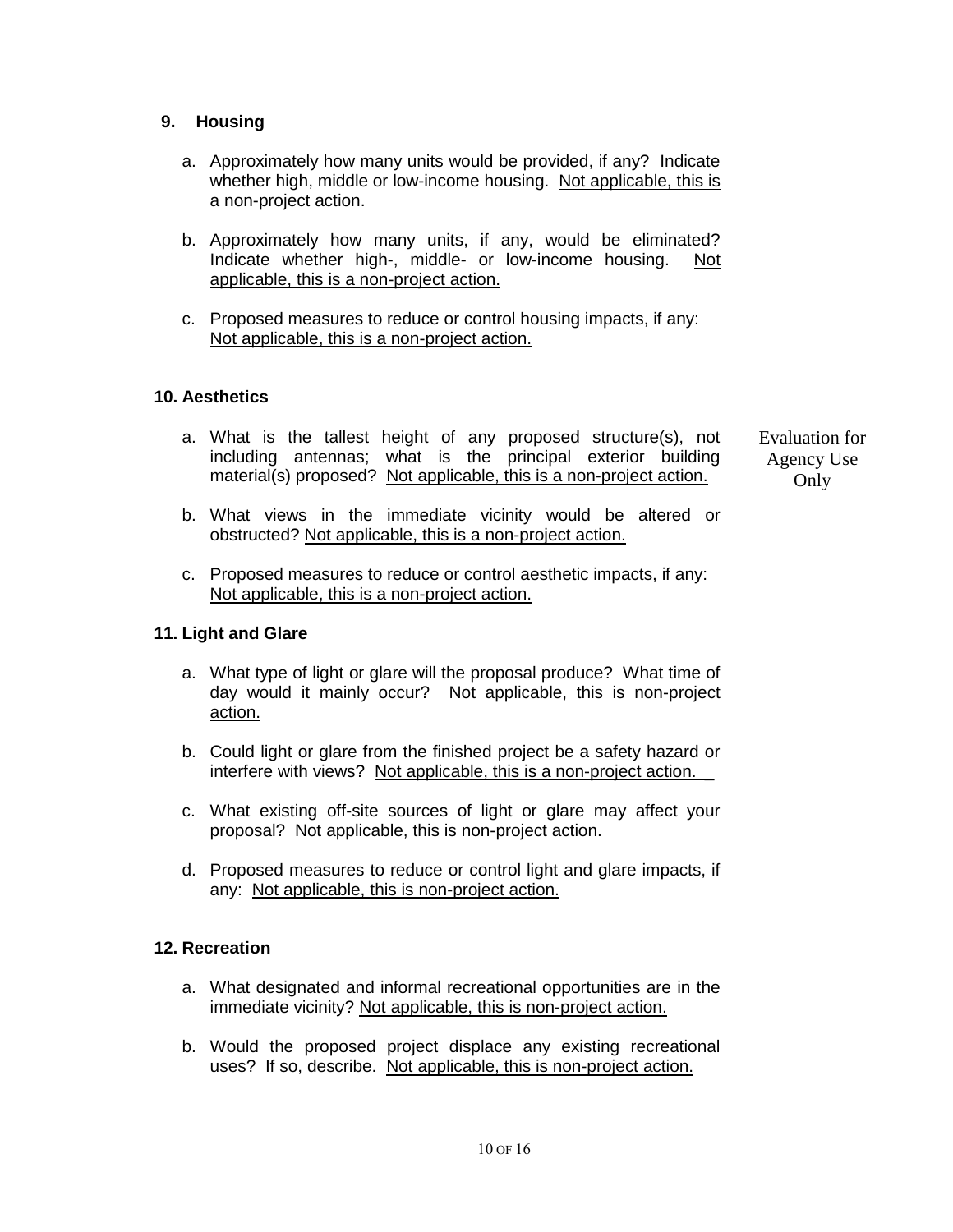c. Proposed measures to reduce or control impacts on recreation, including recreation opportunities to be provided by the project or applicant, if any: Not applicable, this is non-project action.

#### **13. Historic and cultural preservation**

- a. Are there any places or objects listed on, or proposed for, national, state, or local preservation registers known to be on or next to the site? If so, generally describe. Not applicable, this is non-project action.
- b. Generally describe any landmarks or evidence of historic archaeological, scientific or cultural importance known to be on or next to the site. Not applicable, this is non-project action.
- c. Proposed measures to reduce or control impacts, if any: Not applicable, this is non-project action.

# **14. Transportation**

- a. Identify public streets and highways serving the site, and describe proposed access to the existing street system. Show on site plans, if any. Not applicable, this is non-project action.
- b. Is the site currently served by public transit? If not, what is the approximate distance to the nearest transit stop? Not applicable, this is non-project action.
- c. How many parking spaces would the completed project have? How many would the project eliminate? Not applicable, this is a non-project action.
- d. Will the proposal require any new roads or streets, or improvements to existing roads or streets not including driveways? If so, generally describe (indicate whether public or private). Not applicable, this is a non-project action.
- e. Will the project use (or occur in the immediate vicinity of) water, rail or air transportation? If so, generally describe. Not applicable, this is a non-project action.
- Evaluation for Agency Use Only
- f. How many vehicular trips per day would be generated by the completed project? If known, indicate when peak would occur. Not applicable, this is a non-project action.

(*Note: to assist in review and if known indicate vehicle trips during PM peak, AM Peak and Weekday (24 hours).)*

g. Proposed measures to reduce or control transportation impacts, if any: Not applicable, this is non-project action.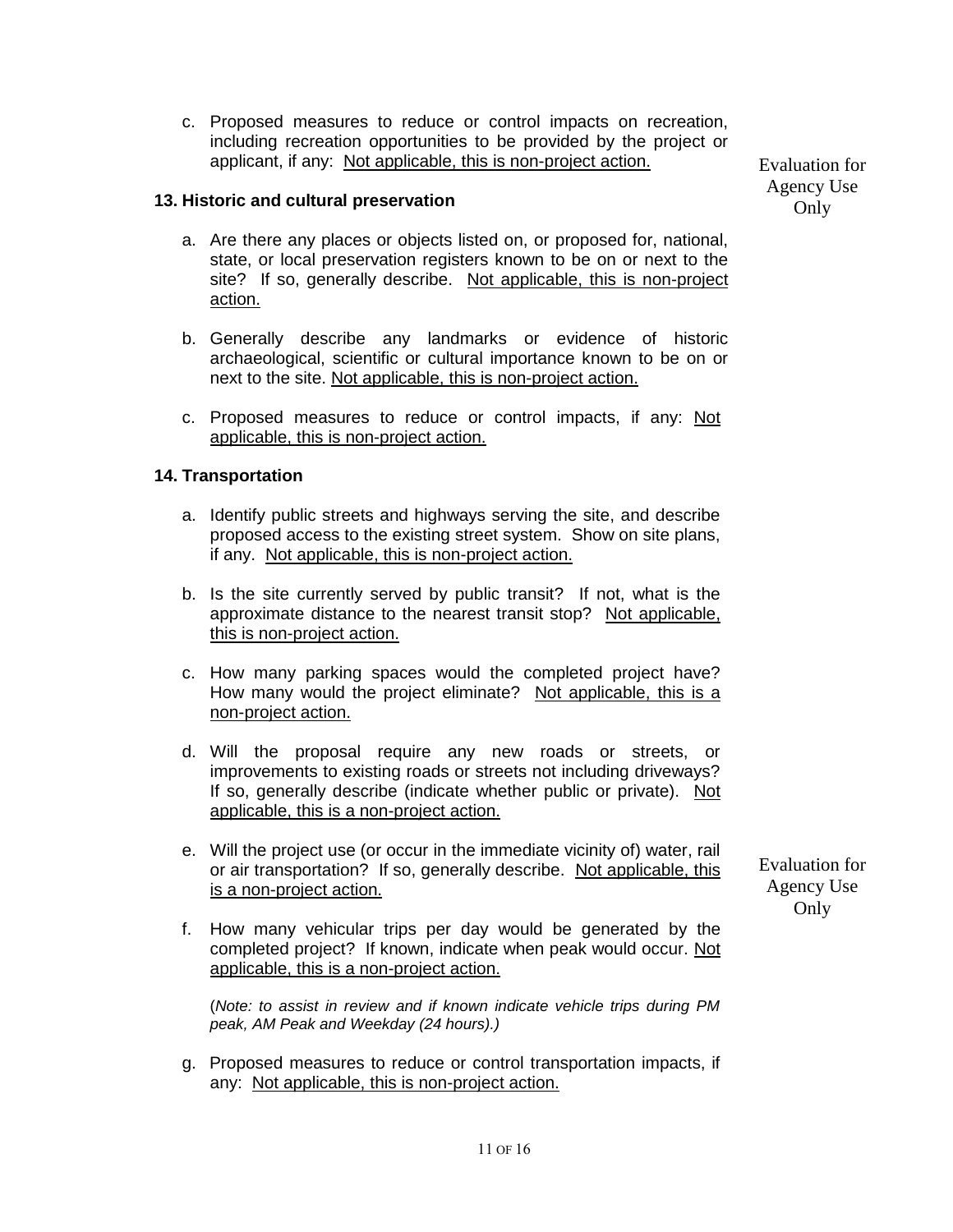#### **15. Public services**

- a. Would the project result in an increased need for public services (for example: fire protection, police protection, health care, schools, other)? If so, generally describe. This proposal is a non-project action and should not directly increase the need for fire, police, health care or school services.
- b. Proposed measures to reduce or control direct impacts on public services, if any: Impacts of new proposed developments will be addressed at the time of permit application.

# **16. Utilities**

- a. Circle utilities currently available at the site: *electricity, natural gas, water, refuse service, telephone, sanitary sewer, septic system, other*: Not applicable, this is non-project action.
- b. Describe the utilities that are proposed for the project, the utility providing the service and the general construction activities on the site or in the immediate vicinity which might be needed. Not applicable, this is a non-project action.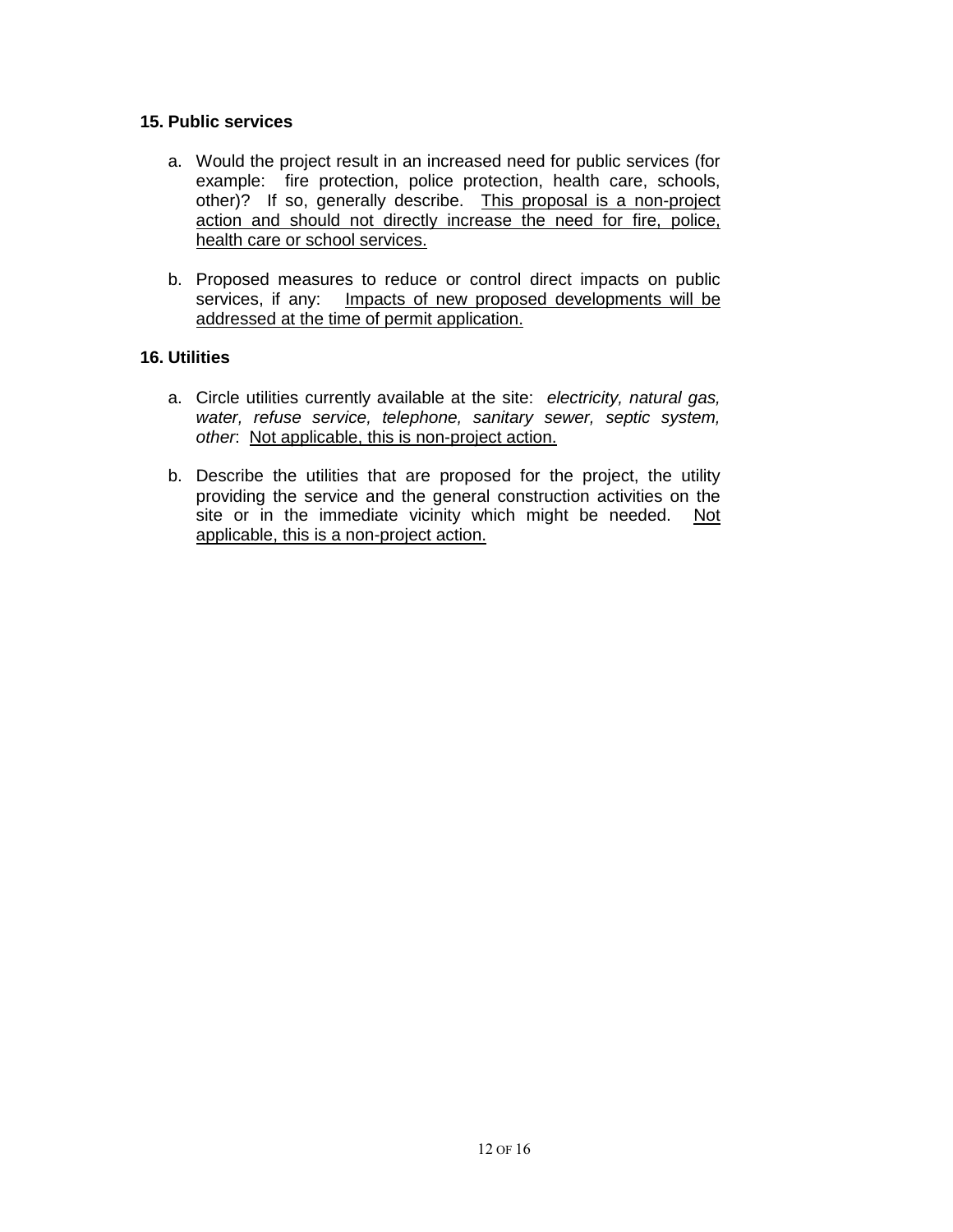# **C. SIGNATURE**

I, the undersigned, swear under penalty of perjury that the above responses are made truthfully and to the best of my knowledge. I also understand that, should there be any willful misrepresentation or willful lack of full disclosure on my part, the *agency* must withdraw any determination of Nonsignificance that it might issue in reliance upon this checklist.

| Date: May 29, 2012                                                                                                      | Signature: |                                                                                       |  |  |
|-------------------------------------------------------------------------------------------------------------------------|------------|---------------------------------------------------------------------------------------|--|--|
|                                                                                                                         |            |                                                                                       |  |  |
| <b>Please Print or Type:</b>                                                                                            |            |                                                                                       |  |  |
| Proponent: City of Spokane                                                                                              |            | Address: 808 West Spokane Falls                                                       |  |  |
| Phone: (509) 625-6300                                                                                                   |            | Boulevard, Spokane, WA, 992201-3329                                                   |  |  |
| Person completing<br>form (if different                                                                                 |            |                                                                                       |  |  |
| from proponent): Ken Pelton, AICP_                                                                                      |            | Address: 808 West Spokane Falls                                                       |  |  |
| Phone: (509) 625-6300                                                                                                   |            | Boulevard, Spokane, WA 992201-3329                                                    |  |  |
|                                                                                                                         |            |                                                                                       |  |  |
| <b>FOR STAFF USE ONLY</b>                                                                                               |            |                                                                                       |  |  |
| Staff member(s) reviewing checklist: Nikole Porter, AICP                                                                |            |                                                                                       |  |  |
| Based on this staff review of the environmental checklist and other pertinent<br>information, the staff concludes that: |            |                                                                                       |  |  |
| of Nonsignificance.                                                                                                     |            | X A. there are no probable significant adverse impacts and recommends a Determination |  |  |

- B. probable significant adverse environmental impacts do exist for the current proposal and recommends a Mitigated Determination of Nonsignificance with conditions.
- C. there are probable significant adverse environmental impacts and recommends a Determination of Significance.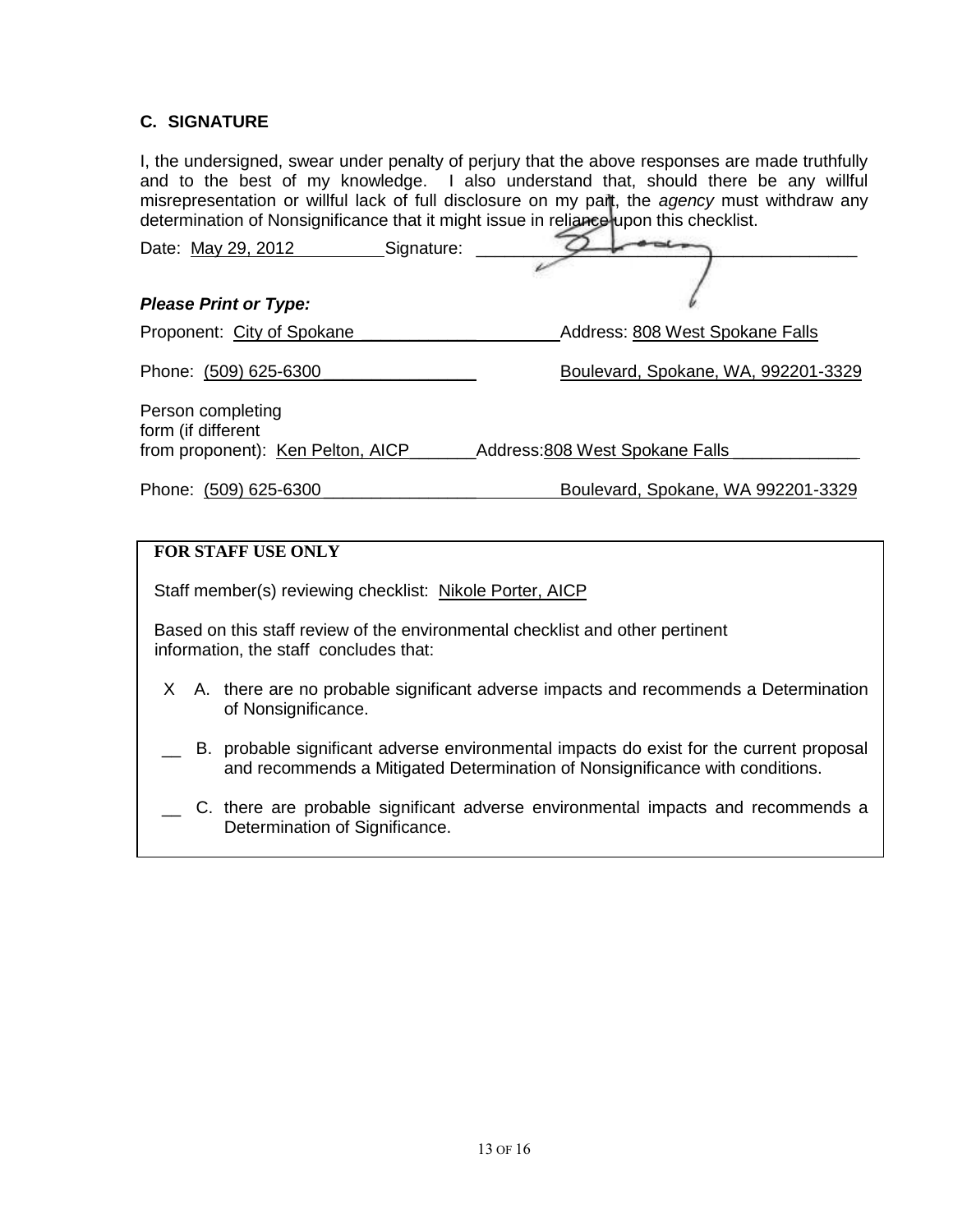#### **D. SUPPLEMENTAL SHEET FOR NONPROJECT ACTIONS** *(Do not use this sheet for project actions)*

Because these questions are very general, it may be helpful to read them in conjunction with the list of elements of the environment.

When answering these questions, be aware of the extent the proposal, or the types of activities likely to result from the proposal, would affect the item at a greater intensity or at a faster rate than if the proposal were not implemented. Respond briefly and in general terms.

1. How would the proposal be likely to increase discharge to water; emissions to air; production, storage or release of toxic or hazardous substances; or production of noise? The proposal would not directly increase discharge to water, emissions to air, the production and storage of toxic or hazardous substances or noise.

Proposed measures to avoid or reduce such increases are: No such measures are included in this proposal.

2. How would the proposal be likely to affect plants, animals, fish or marine life?

This proposal is unlikely to directly affect plants and animals.

Proposed measures to protect or conserve plants, animals, fish or marine life are:

No measures are proposed to specifically address the conservation of plants and animals in this proposal. However, the SMC includes standards related to protection of critical areas and habitat.

3. How would the proposal be likely to deplete energy or natural resources? The proposed code amendments will not directly affect energy or natural resources.

Proposed measures to protect or conserve energy and natural resources are:

The proposed code updates do not directly address energy and natural resource conservation.

Evaluation for Agency Use Only

4. How would the proposal be likely to use or affect environmentally sensitive areas or areas designated (or eligible or under study) for governmental protection, such as parks, wilderness, wild and scenic rivers, threatened or endangered species habitat, historic or cultural sites, wetlands, flood plains or prime farmlands? This proposed code amendments will not directly affect environmentally sensitive areas. New development that is allowed if the amendments are adopted will be subject to the critical area standards of the SMC.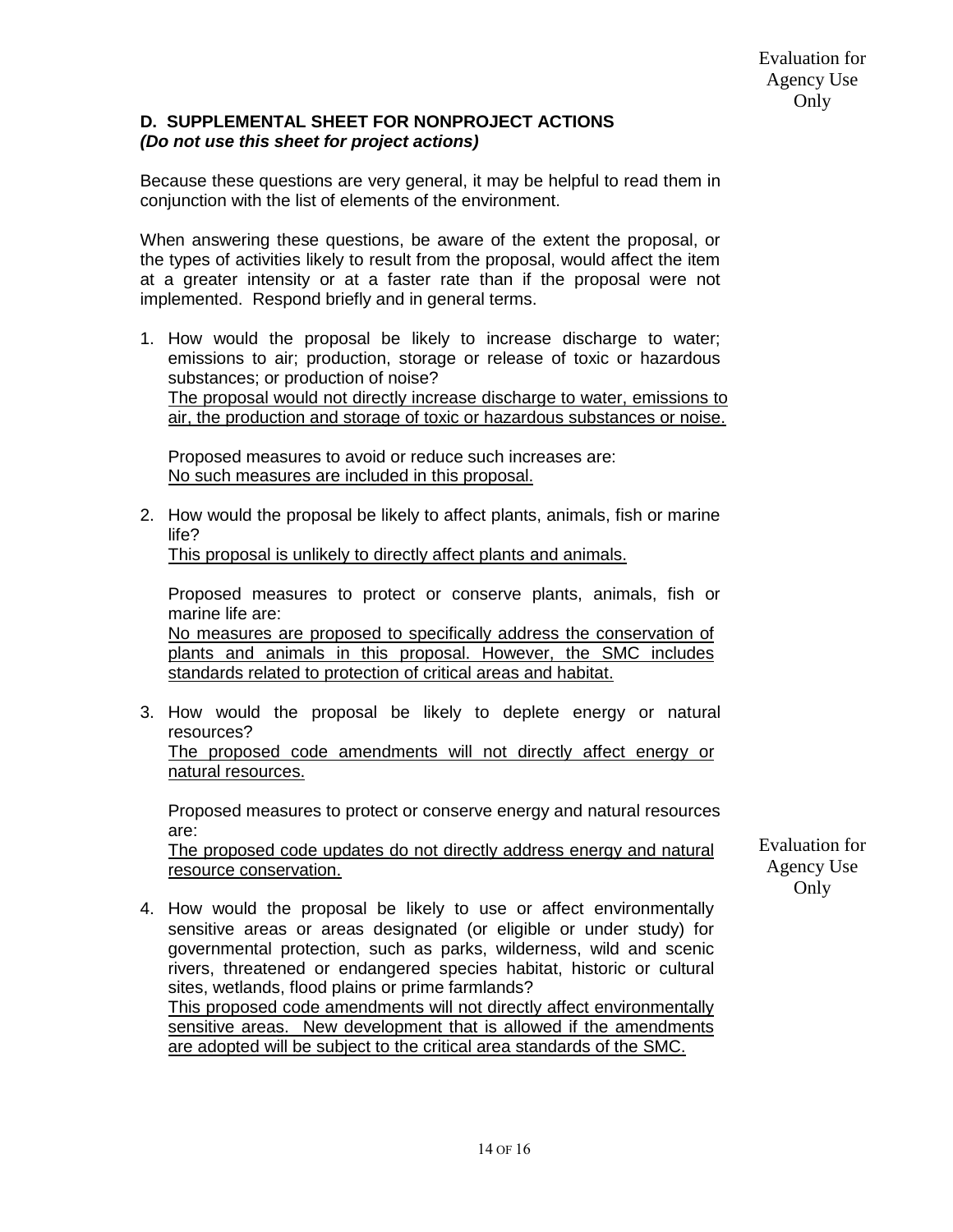Proposed measures to protect such resources or to avoid or reduce impacts are:

No new measures are proposed. Project impacts will be addressed at the time of permit application in accordance with the standards of the Spokane Municipal Code.

5. How would the proposal be likely to affect land and shoreline use, including whether it would allow or encourage land or shoreline uses incompatible with existing plans? The amendments are intended to implement the policies of the City's Comprehensive Plan, New projects that are allowed under the proposed amendments are required to meet the shoreline development

standards.

Proposed measures to avoid or reduce shoreline and land use impacts are:

No additional measures are proposed.

6. How would the proposal be likely to increase demands on transportation or public services and utilities? There may be new infill development allowed as a result of the proposed code amendments. Such impacts will be addressed at the time of development permit approval. The planned density as allowed by the Comprehensive Plan is not proposed to be increased as a part of the code amendments.

Proposed measures to reduce or respond to such demand(s) are: None have been identified.

7. Identify, if possible, whether the proposal may conflict with local, state or federal laws or requirements for the protection of the environment. The proposal should not conflict with local, state or federal laws or requirements for the protection of the environment.